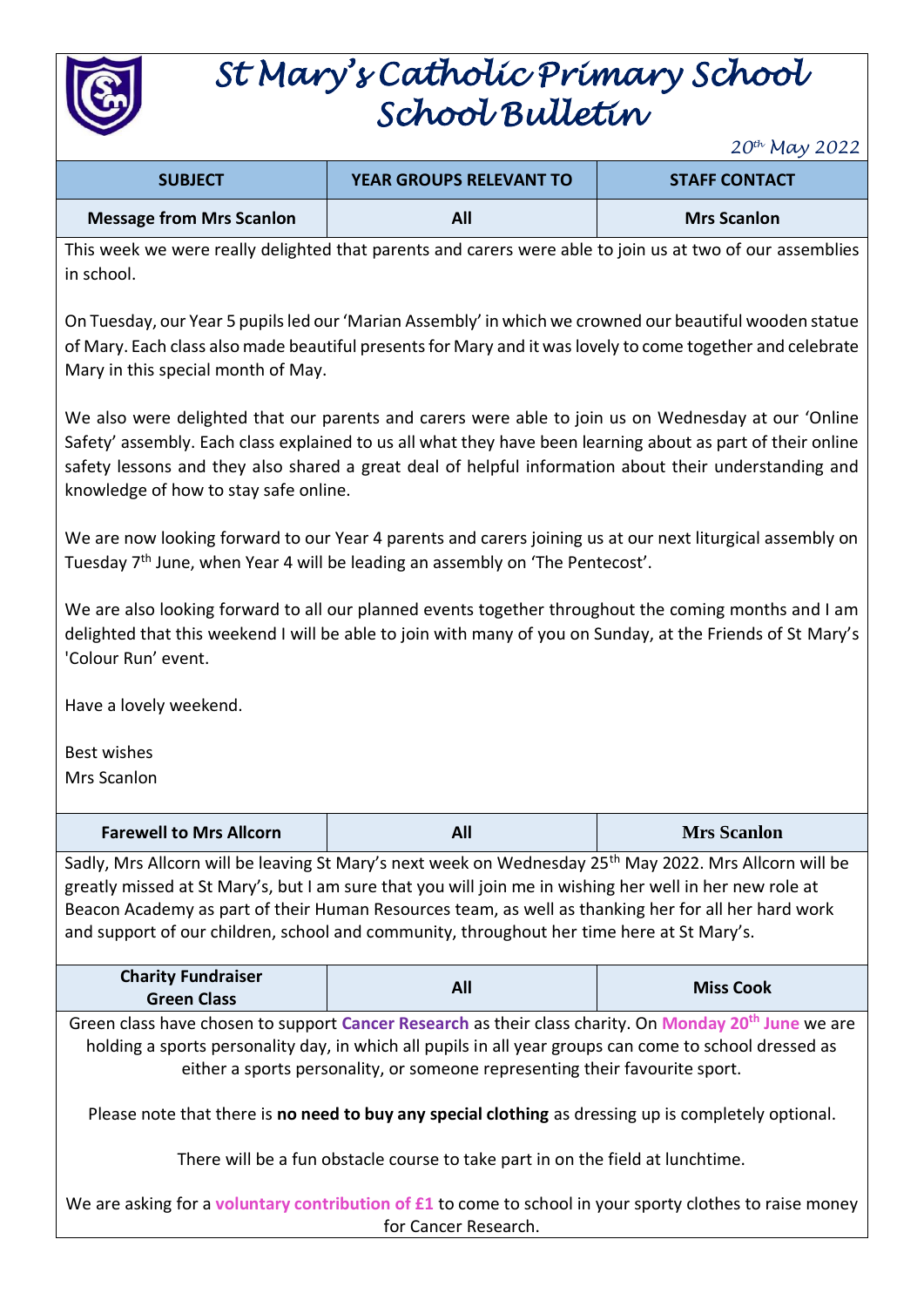| Thank you for your support.                                                                                                                                                                                                                                                                                                                                                                                                                                                                                                                                                                                                                                                                                                                                                                                                                                                                                                                                                                                                                                                                                                                         |                                                                                                            |                  |
|-----------------------------------------------------------------------------------------------------------------------------------------------------------------------------------------------------------------------------------------------------------------------------------------------------------------------------------------------------------------------------------------------------------------------------------------------------------------------------------------------------------------------------------------------------------------------------------------------------------------------------------------------------------------------------------------------------------------------------------------------------------------------------------------------------------------------------------------------------------------------------------------------------------------------------------------------------------------------------------------------------------------------------------------------------------------------------------------------------------------------------------------------------|------------------------------------------------------------------------------------------------------------|------------------|
| <b>Roman Day</b>                                                                                                                                                                                                                                                                                                                                                                                                                                                                                                                                                                                                                                                                                                                                                                                                                                                                                                                                                                                                                                                                                                                                    | Year 3 - Green Class                                                                                       | <b>Miss Cook</b> |
|                                                                                                                                                                                                                                                                                                                                                                                                                                                                                                                                                                                                                                                                                                                                                                                                                                                                                                                                                                                                                                                                                                                                                     | Please see parent email regarding details about our forthcoming Roman day on Tuesday 24 <sup>th</sup> May. |                  |
| Thank you for the kind donations of cardboard $-1$ now have plenty! :-)                                                                                                                                                                                                                                                                                                                                                                                                                                                                                                                                                                                                                                                                                                                                                                                                                                                                                                                                                                                                                                                                             |                                                                                                            |                  |
| <b>Telling the time</b>                                                                                                                                                                                                                                                                                                                                                                                                                                                                                                                                                                                                                                                                                                                                                                                                                                                                                                                                                                                                                                                                                                                             | All - but especially in Year 3                                                                             | <b>Miss Cook</b> |
| Learning to tell the time is a tricky concept, and one best practised frequently. There are lots of wonderful<br>activities on MyMaths for you to try to help you learn how to tell the time. If you have forgotten your log<br>in, please contact Miss Cook to help you. scook@stmarysrc.e-sussex.sch.uk.<br>Here are some other websites, quizzes and games for you to check out:<br>https://www.bbc.co.uk/bitesize/topics/zkfycdm/articles/zftwkty<br>https://www.topmarks.co.uk/time/teaching-clock this is a clock which you can change the time of, great to<br>practise telling the time, and for discussions about 'what will the time be in one hour?', 'what was the<br>time 10 minutes ago?'<br>Matching analogue clocks and digital times: https://www.sheppardsoftware.com/math/time/clock-splat-<br>game/<br>I have created a kahoots – very popular with my class. https://kahoot.it/challenge/0170994?challenge-<br>$id = ac2b5cc9 - d552 - 4f2d - aalc - f9760d372365 - 1653060107253$ click on this link to access the time quiz –<br>when logging in please remember your nickname – certificates in assembly for podium places! |                                                                                                            |                  |
| <b>Jubilee Celebrations</b>                                                                                                                                                                                                                                                                                                                                                                                                                                                                                                                                                                                                                                                                                                                                                                                                                                                                                                                                                                                                                                                                                                                         | All                                                                                                        | <b>Office</b>    |
| On Friday 27 <sup>th</sup> May the school will be celebrating the Queen's Platinum jubilee in school with special<br>activities and themed lunch. See poster attached.<br>All children may come into school in their own clothes for this day wearing something red / white / blue<br>or any combinations. Please do not buy anything special, this is optional and just to celebrate this special<br>occasion.                                                                                                                                                                                                                                                                                                                                                                                                                                                                                                                                                                                                                                                                                                                                     |                                                                                                            |                  |
| <b>Gymspire club</b>                                                                                                                                                                                                                                                                                                                                                                                                                                                                                                                                                                                                                                                                                                                                                                                                                                                                                                                                                                                                                                                                                                                                | <b>Club members</b>                                                                                        | <b>Office</b>    |
| A reminder that the Gymastics instructor in on holiday next Monday 23 <sup>rd</sup> May so there will be NO<br>Gymnastic club on Monday. You should have also been informed by the club directly. Club will resume<br>after half term on Monday 6 <sup>th</sup> June.                                                                                                                                                                                                                                                                                                                                                                                                                                                                                                                                                                                                                                                                                                                                                                                                                                                                               |                                                                                                            |                  |
| <b>Colour Run</b>                                                                                                                                                                                                                                                                                                                                                                                                                                                                                                                                                                                                                                                                                                                                                                                                                                                                                                                                                                                                                                                                                                                                   | All                                                                                                        | <b>FSM</b>       |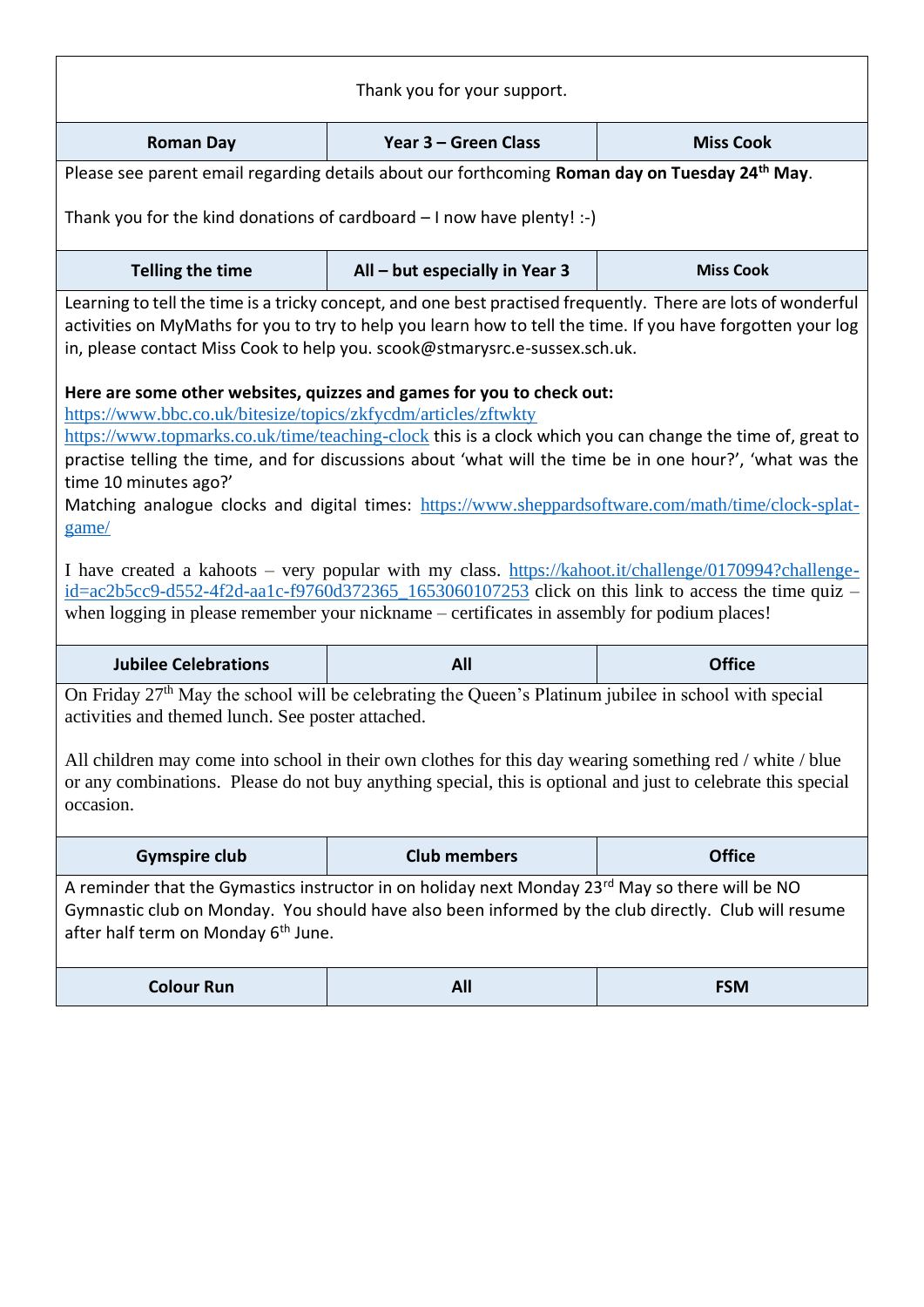## THIS SUNDAY 22<sup>nd</sup> May

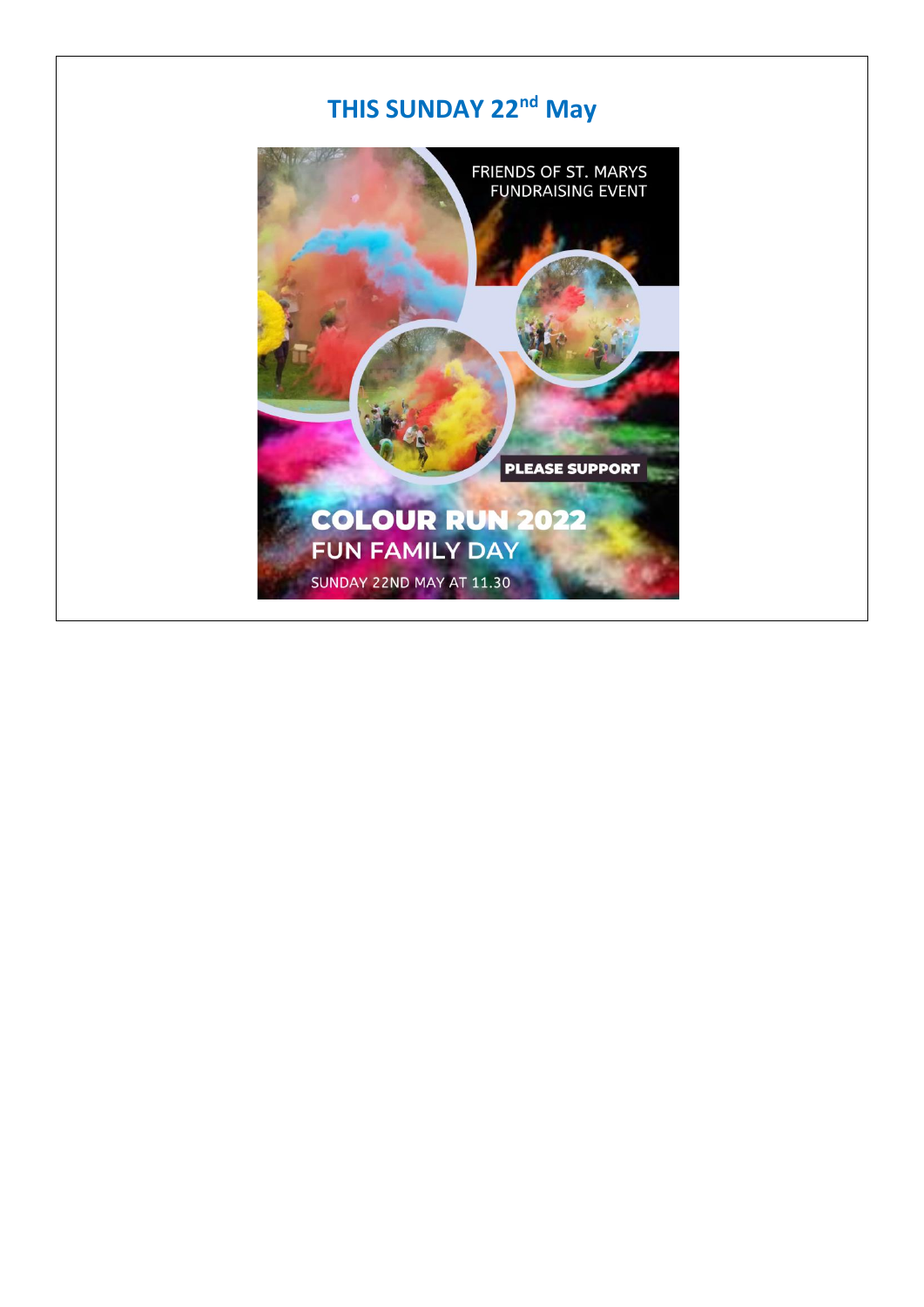

We are so excited to be holding the St.Mary's Colour Run<br>on Sunday and can't wait to see you there.

Wear old clothes or white clothes to let the powder show<br>but be aware there is a risk of staining.

Although it is called a 'Colour Run' you do not have to<br>actually run! Walk, waddle, jump the choice is yours!

Go round the track 4 times getting a different colour on<br>your outfit each lap.

**Registration is from 10:30** (Each family will sign in and sign the disclaimer)

Warm up from approx. 11:15

Colour run starts about 11:30 when everyone is ready! There will be refreshments to buy afterwards (cash only)

I

We can't wait to welcome you and your families to our Colour Run event on Sunday.

A warm up session will take place to make sure everyone is fully stretched and ready for the event. Only one adult is required to supervise your children (not one adult per child). You and your family can run, skip, hop or walk the track (4 times) - whatever takes your fancy, just have fun!

Refreshments will be available on the day, so please do bring cash with you.

| <b>Cake Sale</b>                                                         | All                                                                           | <b>FSM</b> |  |
|--------------------------------------------------------------------------|-------------------------------------------------------------------------------|------------|--|
| Reception class Cake Sale on Wednesday 25 <sup>th</sup> May after school |                                                                               |            |  |
|                                                                          |                                                                               |            |  |
| <b>Summer Fair Date</b>                                                  | <b>All</b>                                                                    | <b>FSM</b> |  |
|                                                                          | The Friends of St Mary's Summer Fair Date has been changed and will now be on |            |  |
|                                                                          |                                                                               |            |  |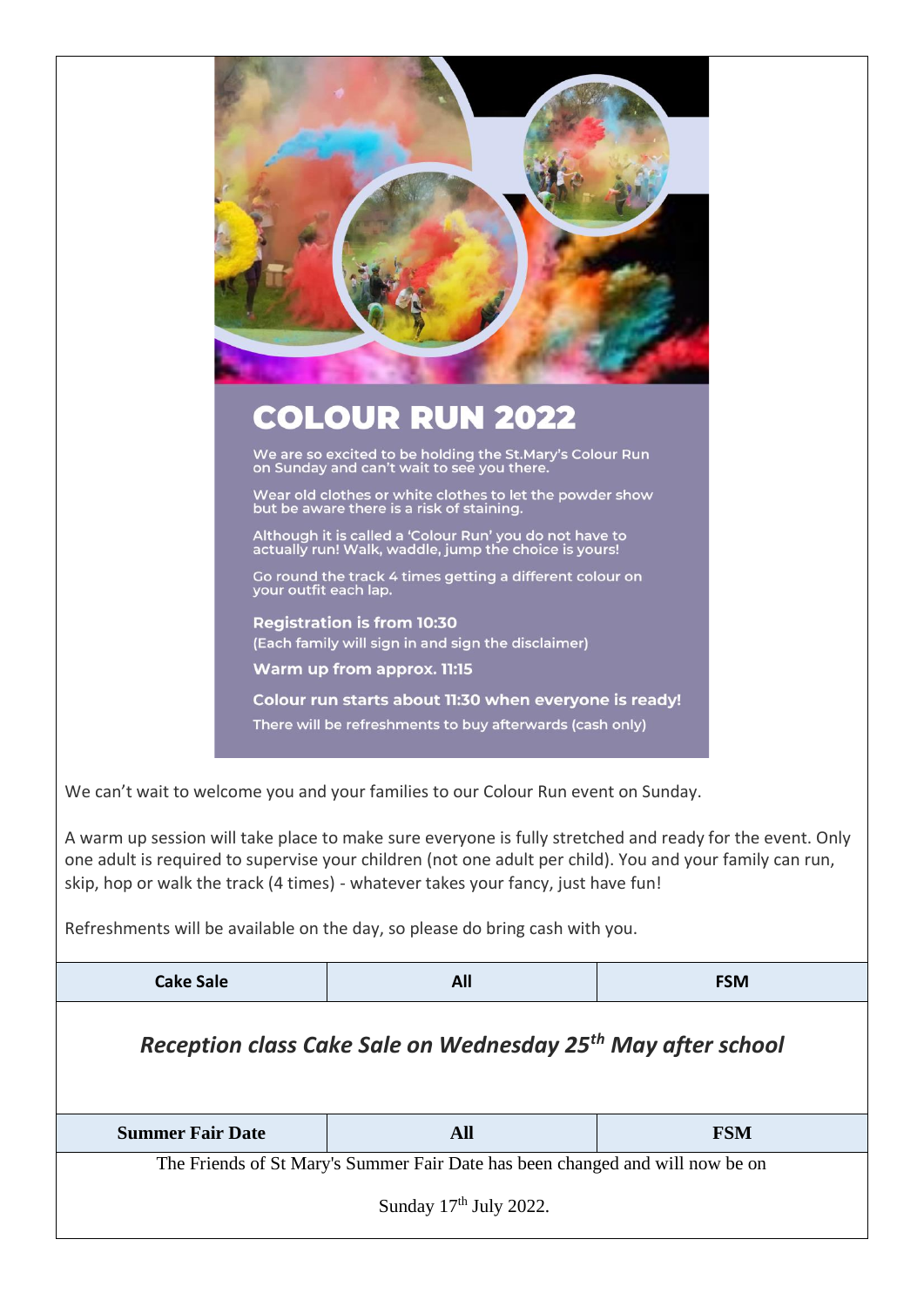| <b>Diary Dates</b> | <u>AU</u> | $-0.00$ |
|--------------------|-----------|---------|
|                    |           |         |

### Important

The following INSET DAYS have been decided for the next academic school year 2022/23. School will be closed to all pupils on these days.

> **1st September 2022 nd September 2022 rd January 2023 th July 2023 st July 2023**

#### **2022/23 Term Dates**

| Term 1            | 5 September 2022 | 21 October 2022  |
|-------------------|------------------|------------------|
| Autumn break      | 24 October 2022  | 28 October 2022  |
| Term 2            | 31 October 2022  | 16 December 2022 |
| Christmas break   | 19 December 2022 | 2 January 2023   |
| Term <sub>3</sub> | 4 January 2023   | 10 February 2023 |
| February break    | 13 February 2023 | 17 February 2023 |
| Term 4            | 20 February 2023 | 31 March 2023    |
| April break       | 3 April 2023     | 14 April 2023    |
| Term 5            | 17 April 2023    | 26 May 2023      |
| May break         | 29 May 2023      | 2 June 2023      |
| Term 6            | 5 June 2023      | 19 July 2023     |

Monday May 1<sup>st</sup> 2023 is a Public Bank Holiday - School is closed

## TERM 5

22.05.22 - Friends of St Mary's - Colour Run Registration from 10.30, warm up 11.15 and 11.30am for the run

- 24.05.22 Young Voices Concert at the O2 Arena London (Indigo and Violet class participants)
- 25.05.22 Reception Class Cake Sale
- 27.05.22 Jubilee Celebration Lunch in school Own clothes day, wear something red / white and blue.
- 27.05.22 Last Day of Term for pupils (**3.15pm finish**)

# TERM 6

06.06.22 - First Day of Term for Pupils

09.06.22 - New Reception Class 2022 Make and Take Session 10am - 11am

13.06.22 - 17-6-22 Beacon Open week tours - Indigo class

13.06.22 - Red and Indigo Class group photos

16.06.22 - Bags to School Collection - Friends of St Mary's

17.06.22 - Father's Day Gift Sale - Friends of St Mary's

23.06.22- New Reception Class 2022 Stay and Play Session 10am - 11am

24.06.22 to 27.06.22 - Indigo and Violet Classes Residential at PGL Windmill Hill

29.06.22 - St Gregory's Science Department visit to Indigo Class for Science Workshop

04.0722 to 06.07.22 Violet Class transition days to Beacon

06.07.22 - Internal transition day